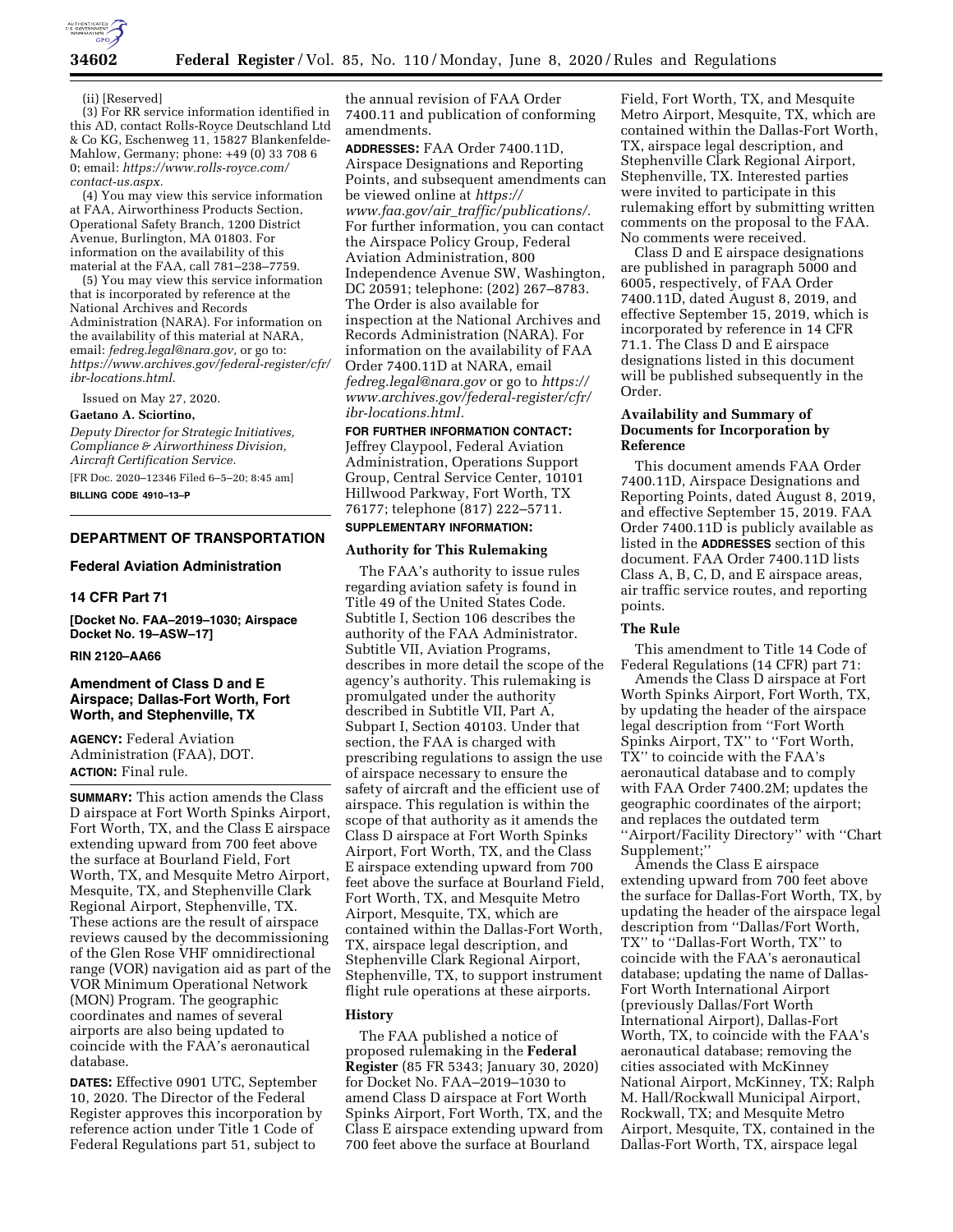description to comply with FAA Order 7400.2M; removing the Mesquite NDB and the associated extension from the airspace legal description as the associated instrument procedure has been cancelled and the extension is no longer needed; updating the name of the Mesquite Metro: RWY 18–LOC (previously Mesquite Metro ILS Localizer) to coincide with the FAA's aeronautical database; removing the extension south of the airport associated with the Mesquite Metro ILS Localizer; adding an extension 4 miles west and 7.9 miles east of the 001° bearing from the Mesquite Metro: RWY 18–LOC extending from the 6.5-mile radius of the Mesquite Metro Airport to 10 miles north of the Mesquite Metro: RWY 18– LOC; updating the name of Lancaster Regional Airport (previously Lancaster Airport), Lancaster, TX, to coincide with the FAA's aeronautical database and removing the city associated with Lancaster Regional Airport contained in the Dallas-Fort Worth, TX, airspace legal description to comply with FAA Order 7400.2M; removing the city associate with Fort Worth Spinks Airport, Fort Worth, TX, contained in the Dallas-Fort Worth, TX, airspace legal description to comply with FAA Order 7400.2M and updating the geographic coordinates of the airport to coincide with the FAA's aeronautical database; removing the city associated with Cleburne Regional Airport, Cleburne, TX, contained in the Dallas-Fort Worth, TX, airspace legal description to comply with FAA Order 7400.2M; updating the name of Bourland Field (previously Bourland Field Airport), Fort Worth, TX, to coincide with the FAA's aeronautical database and removing the city associated with the airport contained in the Dallas-Fort Worth, TX, airspace legal description to comply with FAA Order 7400.2M; removing the cities associated with Granbury Regional Airport, Granbury, TX, and Parker County Airport, Weatherford, TX, contained in the Dallas-Fort Worth, TX, airspace legal description to comply with FAA Order 7400.2M; removing the city associated with Bridgeport Municipal Airport, Bridgeport, TX, contained in the Dallas-Fort Worth, TX, airspace legal description to comply with FAA Order 7400.2M and updating the geographic coordinates of the airport to coincide with the FAA's aeronautical database; and removing the city associated with the Decatur Municipal Airport, Decatur, TX, contained in the Dallas-Fort Worth, TX, airspace legal description to comply with FAA Order 7400.2M;

And amends the Class E airspace extending upward from 700 feet above

the surface at Stephenville Clark Regional Airport (previously Clark Field Municipal Airport), Stephenville, TX, by updating the name and geographic coordinates of the airport to coincide with the FAA's aeronautical database; removing the city associated with the airport in the airspace legal description to comply with FAA Order 7400.2M; and adding an extension 4 miles each side of the 329° bearing from the airport extending from the 6.4-mile radius to 10.5 miles northwest of the airport.

This action is the result of an airspace review caused by the decommissioning of the Glen Rose VHF omnidirectional range (VOR) navigation aid, which provided navigation information for the instrument procedures at these airports, as part of the VOR Minimum Operational Network (MON) Program, and to bring the airspace legal description for Mesquite Metro Airport into compliance with FAA Order 7400.2M.

FAA Order 7400.11, Airspace Designations and Reporting Points, is published yearly and effective on September 15.

## **Regulatory Notices and Analyses**

The FAA has determined that this regulation only involves an established body of technical regulations for which frequent and routine amendments are necessary to keep them operationally current, is non-controversial and unlikely to result in adverse or negative comments. It, therefore: (1) Is not a ''significant regulatory action'' under Executive Order 12866; (2) is not a ''significant rule'' under DOT Regulatory Policies and Procedures (44 FR 11034; February 26, 1979); and (3) does not warrant preparation of a regulatory evaluation as the anticipated impact is so minimal. Since this is a routine matter that only affects air traffic procedures and air navigation, it is certified that this rule, when promulgated, does not have a significant economic impact on a substantial number of small entities under the criteria of the Regulatory Flexibility Act.

#### **Environmental Review**

The FAA has determined that this action qualifies for categorical exclusion under the National Environmental Policy Act in accordance with FAA Order 1050.1F, ''Environmental Impacts: Policies and Procedures,'' paragraph 5–6.5.a. This airspace action is not expected to cause any potentially significant environmental impacts, and no extraordinary circumstances exist that warrant preparation of an environmental assessment.

### **Lists of Subjects in 14 CFR Part 71**

Airspace, Incorporation by reference, Navigation (air).

#### **Adoption of the Amendment**

In consideration of the foregoing, the Federal Aviation Administration amends 14 CFR part 71 as follows:

## **PART 71—DESIGNATION OF CLASS A, B, C, D, AND E AIRSPACE AREAS; AIR TRAFFIC SERVICE ROUTES; AND REPORTING POINTS**

■ 1. The authority citation for part 71 continues to read as follows:

**Authority:** 49 U.S.C. 106(f), 106(g); 40103, 40113, 40120; E.O. 10854, 24 FR 9565, 3 CFR, 1959–1963 Comp., p. 389.

#### **§ 71.1 [Amended]**

■ 2. The incorporation by reference in 14 CFR 71.1 of FAA Order 7400.11D, Airspace Designations and Reporting Points, dated August 8, 2019, and effective September 15, 2019, is amended as follows:

*Paragraph 5000 Class D Airspace*  \* \* \* \* \*

## **ASW TX D Fort Worth, TX [Amended]**

Fort Worth Spinks Airport, TX (lat. 32°33′55″ N, long. 97°18′30″ W)

That airspace extending upward from the surface up to but not including 3,000 feet MSL within a 4.1-mile radius of Fort Worth Spinks Airport, and within 1 mile each side of the 173° bearing from the airport extending from the 4.1-mile radius to 4.8 miles south of the airport. This Class D airspace area is effective during the specific dates and times established in advance by a Notice to Airmen. The effective dates and times will thereafter be continuously published in the Chart Supplement.

*Paragraph 6005 Class E Airspace Areas Extending Upward From 700 Feet or More Above the Surface of the Earth* 

## **ASW TX E5 Dallas-Fort Worth, TX [Amended]**

\* \* \* \* \*

- Dallas-Fort Worth International Airport, TX (lat. 32°53′50″ N, long. 97°02′16″ W)
- McKinney National Airport, TX
- (lat. 33°10′37″ N, long. 96°35′20″ W)
- Ralph M. Hall/Rockwall Municipal Airport, TX
- (lat. 32°55′50″ N, long. 96°26′08″ W) Mesquite Metro Airport, TX
- (lat. 32°44′49″ N, long. 96°31′50″ W) Mesquite Metro: RWY 18–LOC
- (lat. 32°44′03″ N, long. 96°31′50″ W)
- Lancaster Regional Airport, TX
- (lat. 32°34′39″ N, long. 96°43′03″ W) Point of Origin
- (lat. 32°51′57″ N, long. 97°01′41″ W) Fort Worth Spinks Airport, TX
- (lat. 32°33′55″ N, long. 97°18′30″ W) Cleburne Regional Airport, TX
- (lat. 32°21′14″ N, long. 97°26′02″ W)